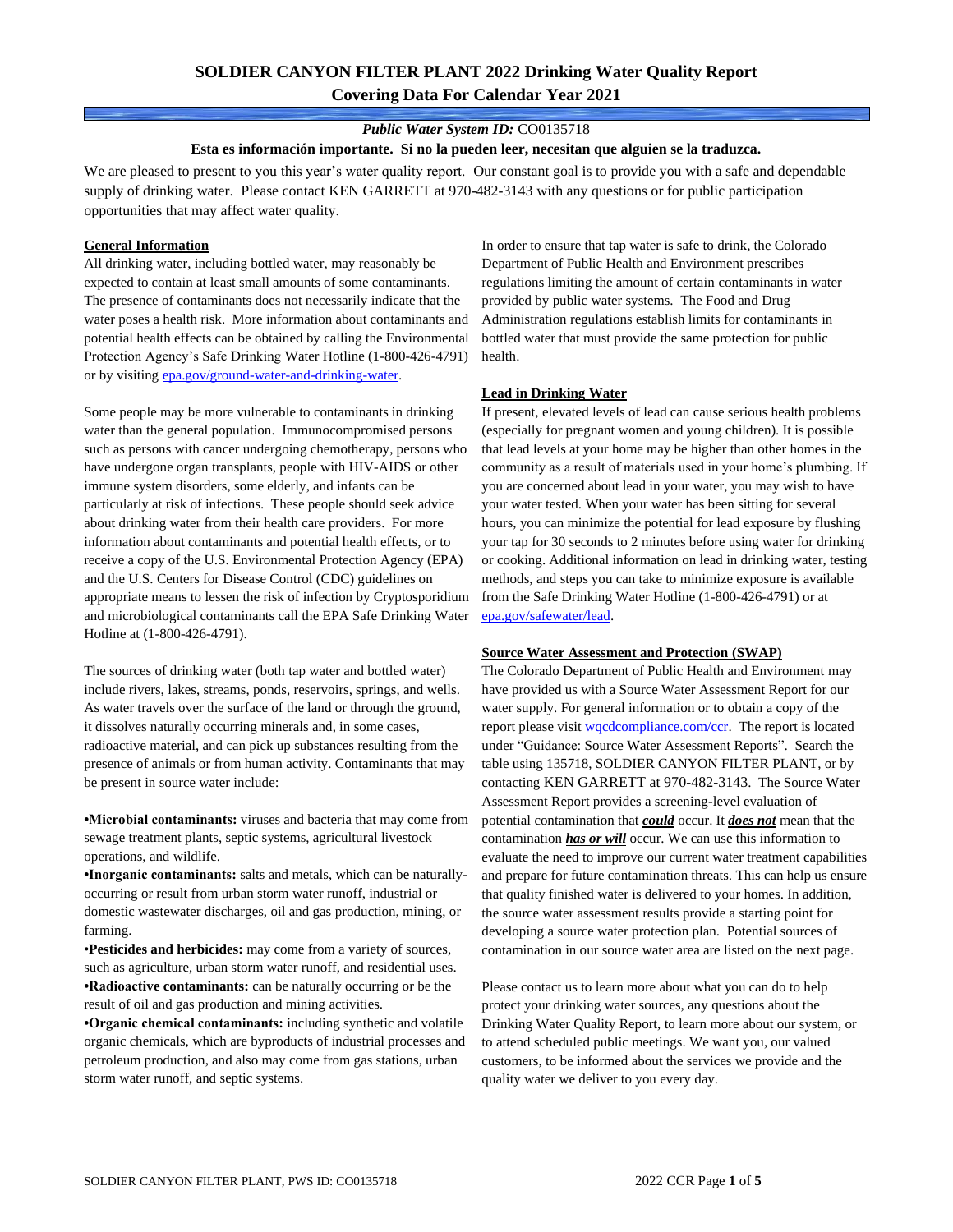### **Our Water Sources**

| <b>Sources (Water Type - Source Type)</b>   | <b>Potential Source(s) of Contamination</b>                      |
|---------------------------------------------|------------------------------------------------------------------|
|                                             | EPA Hazardous Waste Generators, EPA Chemical                     |
|                                             | Inventory/Storage Sites, EPA Toxic Release Inventory Sites,      |
|                                             | Permitted Wastewater Discharge Sites, Aboveground,               |
| <b>POUDRE RIVER (Surface Water-Intake)</b>  | Underground and Leaking Storage Tank Sites, Solid Waste Sites,   |
| HORSETOOTH RESERVOIR (Surface Water-Intake) | Existing/Abandoned Mine Sites, Other Facilities,                 |
|                                             | Commercial/Industrial/Transportation, Low Intensity Residential, |
|                                             | Urban Recreational Grasses, Row Crops, Fallow, Pasture / Hay,    |
|                                             | Deciduous Forest, Evergreen Forest, Mixed Forest, Septic         |
|                                             | Systems, Oil / Gas Wells, Road Miles                             |
|                                             |                                                                  |

### **Terms and Abbreviations**

- **Maximum Contaminant Level (MCL)** − The highest level of a contaminant allowed in drinking water.
- **Treatment Technique (TT)**  $A$  required process intended to reduce the level of a contaminant in drinking water.
- **Health-Based** − A violation of either a MCL or TT.
- **Non-Health-Based** − A violation that is not a MCL or TT.
- **Action Level (AL)** − The concentration of a contaminant which, if exceeded, triggers treatment and other regulatory requirements.
- **Maximum Residual Disinfectant Level (MRDL)** − The highest level of a disinfectant allowed in drinking water. There is convincing evidence that addition of a disinfectant is necessary for control of microbial contaminants.
- **Maximum Contaminant Level Goal (MCLG)** − The level of a contaminant in drinking water below which there is no known or expected risk to health. MCLGs allow for a margin of safety.
- **Maximum Residual Disinfectant Level Goal (MRDLG)** − The level of a drinking water disinfectant, below which there is no known or expected risk to health. MRDLGs do not reflect the benefits of the use of disinfectants to control microbial contaminants.
- **Violation (No Abbreviation)** − Failure to meet a Colorado Primary Drinking Water Regulation.
- **Formal Enforcement Action (No Abbreviation)** − Escalated action taken by the State (due to the risk to public health, or number or severity of violations) to bring a non-compliant water system back into compliance.
- **Variance and Exemptions (V/E)** − Department permission not to meet a MCL or treatment technique under certain conditions.
- **Gross Alpha (No Abbreviation)** − Gross alpha particle activity compliance value. It includes radium-226, but excludes radon 222, and uranium.
- **Picocuries per liter (pCi/L)** − Measure of the radioactivity in water.
- **Nephelometric Turbidity Unit (NTU)** − Measure of the clarity or cloudiness of water. Turbidity in excess of 5 NTU is just noticeable to the typical person.
- **Compliance Value (No Abbreviation)** Single or calculated value used to determine if regulatory contaminant level (e.g. MCL) is met. Examples of calculated values are the 90<sup>th</sup> Percentile, Running Annual Average (RAA) and Locational Running Annual Average (LRAA).
- **Average (x-bar)** − Typical value.
- **Range (R)**  $-$  Lowest value to the highest value.
- **Sample Size (n)** − Number or count of values (i.e. number of water samples collected).
- **Parts per million = Milligrams per liter (ppm = mg/L)** − One part per million corresponds to one minute in two years or a single penny in \$10,000.
- **Parts per billion = Micrograms per liter (ppb = ug/L)** − One part per billion corresponds to one minute in 2,000 years, or a single penny in \$10,000,000.
- **Not Applicable**  $(N/A)$  Does not apply or not available.
- **Level 1 Assessment** A study of the water system to identify potential problems and determine (if possible) why total coliform bacteria have been found in our water system.
- **Level 2 Assessment** A very detailed study of the water system to identify potential problems and determine (if possible) why an E. coli MCL violation has occurred and/or why total coliform bacteria have been found in our water system on multiple occasions.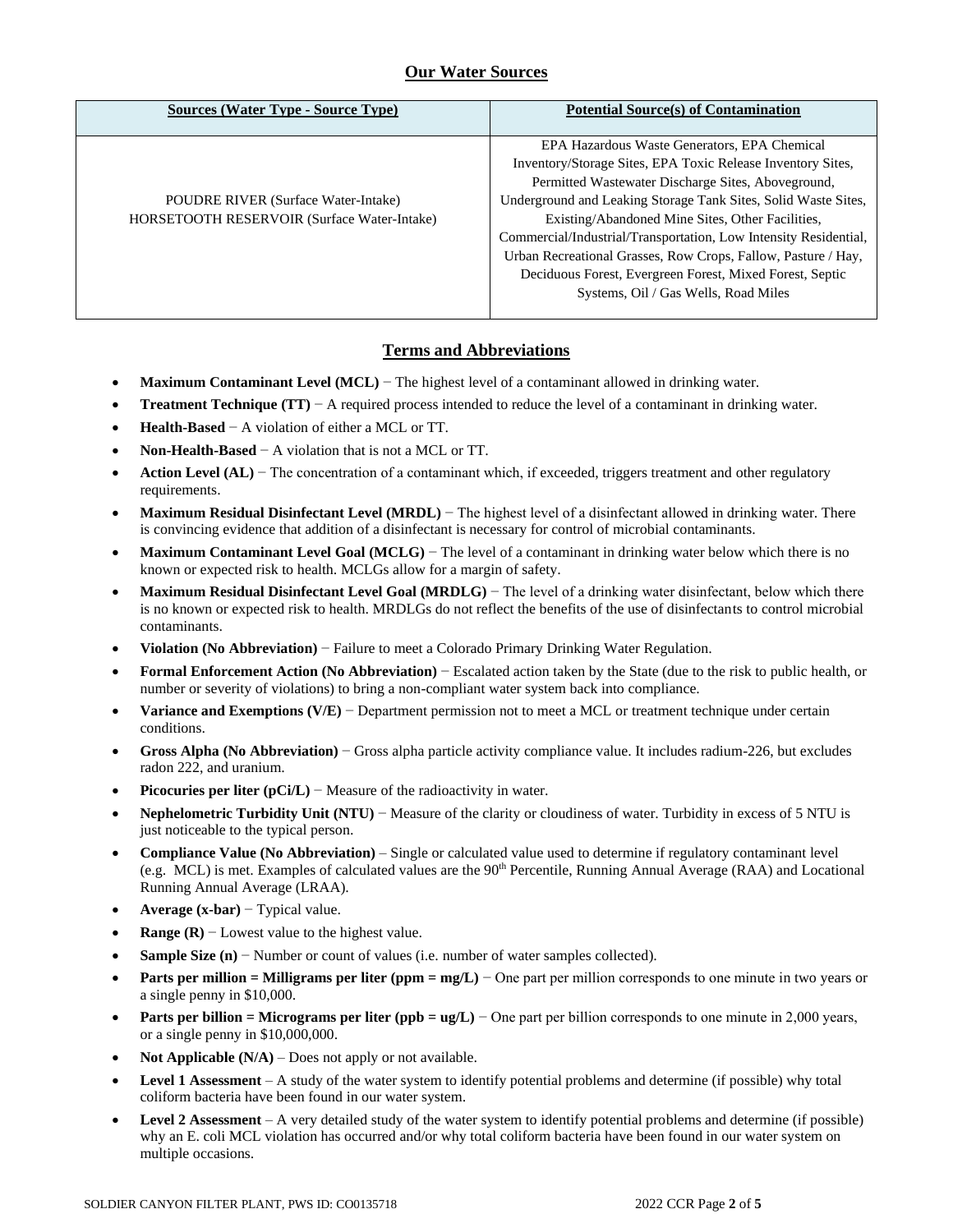### **Detected Contaminants**

SOLDIER CANYON FILTER PLANT routinely monitors for contaminants in your drinking water according to Federal and State laws. The following table(s) show all detections found in the period of January 1 to December 31, 2021 unless otherwise noted. The State of Colorado requires us to monitor for certain contaminants less than once per year because the concentrations of these contaminants are not expected to vary significantly from year to year, or the system is not considered vulnerable to this type of contamination. Therefore, some of our data, though representative, may be more than one year old. Violations and Formal Enforcement Actions, if any, are reported in the next section of this report.

**Note:** Only detected contaminants sampled within the last 5 years appear in this report. If no tables appear in this section, then no contaminants were detected in the last round of monitoring.

| Disinfection Byproducts Sampled in the Distribution System |      |         |                       |                              |                           |            |             |                                |                                             |
|------------------------------------------------------------|------|---------|-----------------------|------------------------------|---------------------------|------------|-------------|--------------------------------|---------------------------------------------|
| <b>Name</b>                                                | Year | Average | Range<br>$Low - High$ | <b>Sample</b><br><b>Size</b> | Unit of<br><b>Measure</b> | <b>MCL</b> | <b>MCLG</b> | <b>MCL</b><br><b>Violation</b> | <b>Typical Sources</b>                      |
| Chlorite                                                   | 2021 | 0.43    | $0.41$ to $0.46$      | 9                            | ppb                       | 1.0        | .8          | No                             | Byproduct of drinking<br>water disinfection |

| <b>Total Organic Carbon (Disinfection Byproducts Precursor) Removal Ratio of Raw and Finished Water</b>               |      |         |                |               |                |                   |                  |                                            |  |  |
|-----------------------------------------------------------------------------------------------------------------------|------|---------|----------------|---------------|----------------|-------------------|------------------|--------------------------------------------|--|--|
| Contaminant                                                                                                           | Year | Average | Range          | <b>Sample</b> | Unit of        | <b>TT Minimum</b> | <b>TT</b>        | <b>Typical Sources</b>                     |  |  |
| <b>Name</b>                                                                                                           |      |         | $Low - High$   | <b>Size</b>   | <b>Measure</b> | Ratio             | <b>Violation</b> |                                            |  |  |
| Total Organic<br>Carbon Ratio                                                                                         | 2021 | 1.19    | $0.76$ to 1.61 | 12            | Ratio          | 1.00              | N <sub>0</sub>   | Naturally present<br>in the<br>environment |  |  |
| *If minimum ratio not met and no violation identified then the system achieved compliance using alternative criteria. |      |         |                |               |                |                   |                  |                                            |  |  |

| Summary of Turbidity Sampled at the Combined Filter Effluent (CFE) |                                |                                                                                               |                                                                              |                               |                                  |  |  |  |  |
|--------------------------------------------------------------------|--------------------------------|-----------------------------------------------------------------------------------------------|------------------------------------------------------------------------------|-------------------------------|----------------------------------|--|--|--|--|
| <b>Contaminant</b><br><b>Name</b>                                  | <b>Sample</b><br>Date          | <b>Level Found</b>                                                                            | <b>TT Requirement</b>                                                        | <b>TT</b><br><b>Violation</b> | <b>Typical</b><br><b>Sources</b> |  |  |  |  |
| Turbidity                                                          | Date/Month:<br>May 29          | Highest single measurement:<br>$0.075$ NTU                                                    | Maximum 1 NTU for any single<br>measurement                                  | No                            | Soil Runoff                      |  |  |  |  |
| Turbidity                                                          | Month:<br>Met all 12<br>months | Lowest monthly percentage of<br>samples meeting TT requirement<br>for our technology: $100\%$ | In any month, at least 95% of<br>samples must be less than 0.3<br><b>NTU</b> | N <sub>o</sub>                | Soil Runoff                      |  |  |  |  |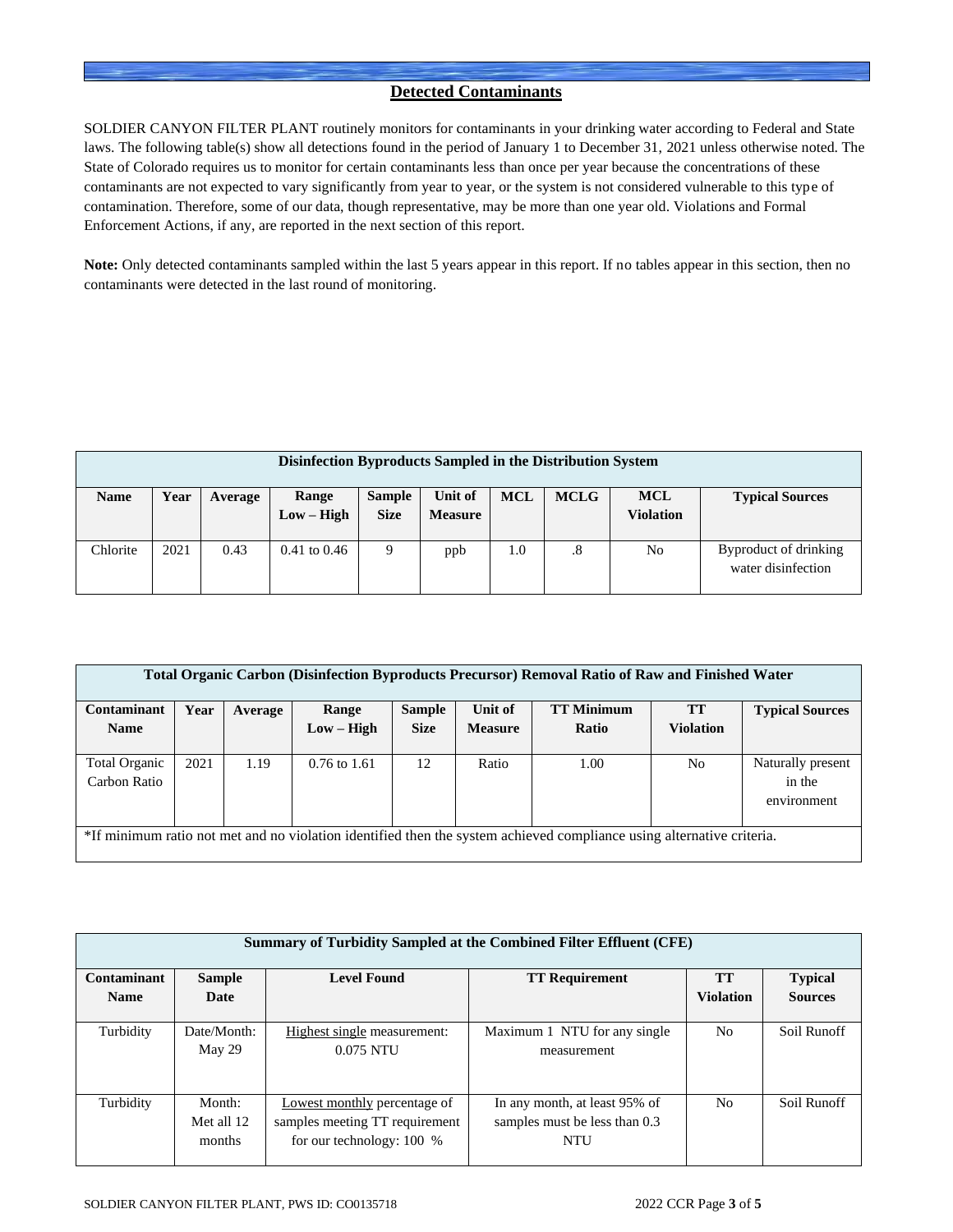| Inorganic Contaminants Sampled at the Entry Point to the Distribution System |      |         |                       |                              |                           |                |                |                                |                                                                                                                                                |
|------------------------------------------------------------------------------|------|---------|-----------------------|------------------------------|---------------------------|----------------|----------------|--------------------------------|------------------------------------------------------------------------------------------------------------------------------------------------|
| Contaminant<br><b>Name</b>                                                   | Year | Average | Range<br>$Low - High$ | <b>Sample</b><br><b>Size</b> | Unit of<br><b>Measure</b> | <b>MCL</b>     | <b>MCLG</b>    | <b>MCL</b><br><b>Violation</b> | <b>Typical Sources</b>                                                                                                                         |
| Antimony                                                                     | 2021 | 0.24    | $0$ to $0.94\,$       | $\overline{4}$               | ppb                       | 6              | 6              | $\overline{No}$                | Discharge from<br>petroleum<br>refineries; fire<br>retardants;<br>ceramics;<br>electronics; solder                                             |
| Barium                                                                       | 2021 | 0.02    | $0.02$ to $0.02$      | $\overline{4}$               | ppm                       | $\mathfrak{2}$ | 2              | N <sub>o</sub>                 | Discharge of<br>drilling wastes;<br>discharge from<br>metal refineries;<br>erosion of natural<br>deposits                                      |
| Fluoride                                                                     | 2021 | 0.53    | 0.12 to 0.69          | $\overline{4}$               | ppm                       | $\overline{4}$ | $\overline{4}$ | No                             | Erosion of natural<br>deposits; water<br>additive which<br>promotes strong<br>teeth; discharge<br>from fertilizer and<br>aluminum<br>factories |
| Mercury                                                                      | 2021 | 0.1     | $0$ to $0.4\,$        | $\overline{4}$               | ppb                       | $\mathfrak{2}$ | $\overline{2}$ | $\rm No$                       | Erosion of natural<br>deposits; discharge<br>from refineries and<br>factories; runoff<br>from landfills;<br>runoff from<br>cropland            |
| Nitrate                                                                      | 2021 | 0.04    | $0.01$ to $0.1\,$     | $\overline{4}$               | ppm                       | 10             | 10             | $\rm No$                       | Runoff from<br>fertilizer use;<br>leaching from<br>septic tanks,<br>sewage; erosion of<br>natural deposits                                     |
| Selenium                                                                     | 2021 | 0.19    | $0$ to $0.76\,$       | $\overline{4}$               | ppb                       | 50             | 50             | $\rm No$                       | Discharge from<br>petroleum and<br>metal refineries;<br>erosion of natural<br>deposits; discharge<br>from mines                                |